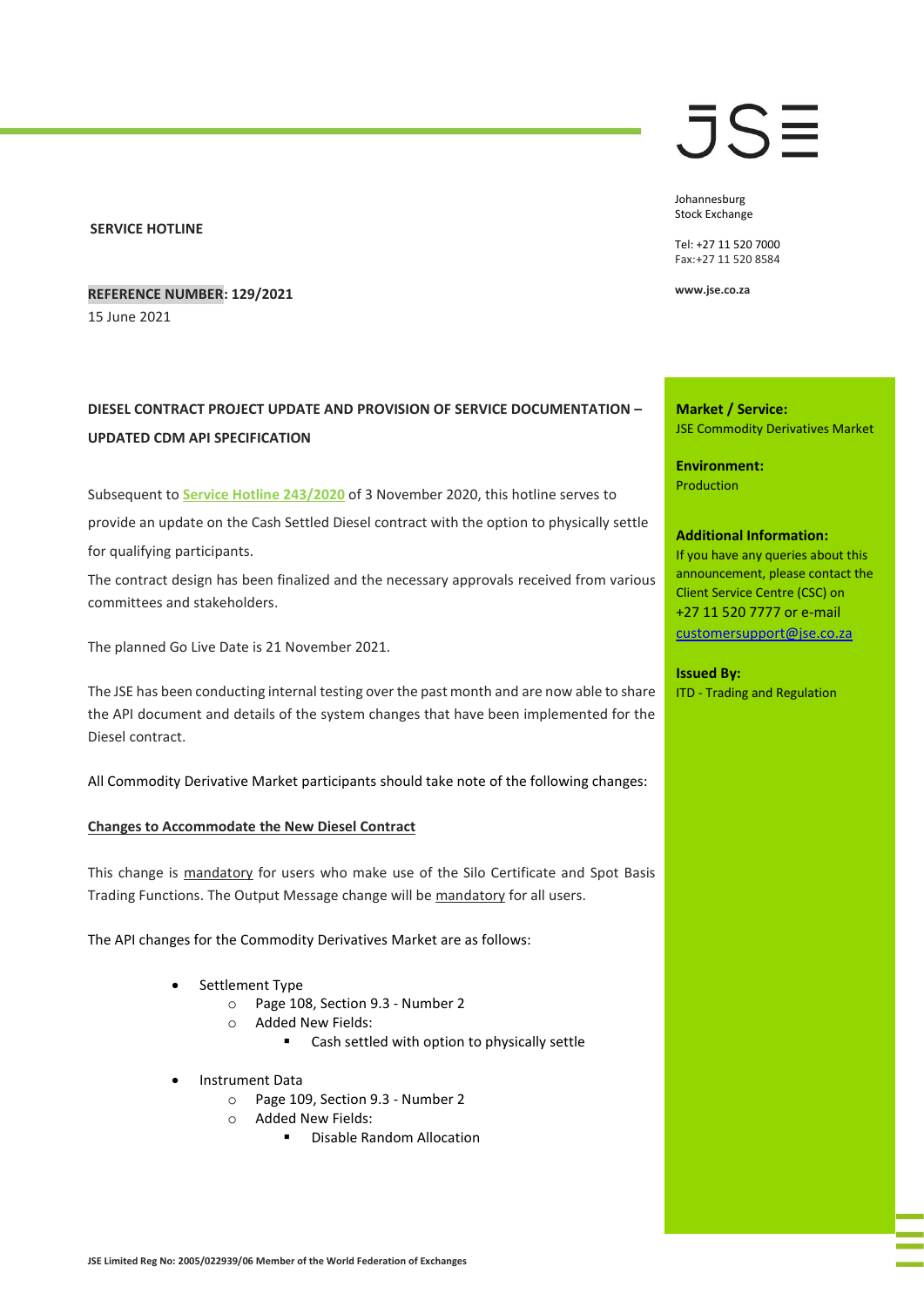# JSE

## **The below API changes were implemented in March 2020 as part of the CDM Nutron Upgrade**

- Instrument Data
	- o Page 113, Section 9.3 Number 2
	- o Added New Fields:
		- Requires GPAY Account
		- Allow Negative premiums on Basis Trading
- Create Client Message
	- o Page 81, Section 7.5.3 Number 102
	- o Added New Field:
		- GPAY Account Number
		- **■** GPAY Client Type
- Contract Dates
	- o Page 117, Section 9.4 Number 3
	- o Added New Field:
		- **·** First Delivery Date
- Post-Delivery Run Deals
	- o Page 160, Section 9.56 Number 126
	- o Added New Fields:
		- Physical Settlement Margin
		- Settlement Margin
- Client Data
	- o Page 128, Section 9.14 Number 12
	- o Added New Fields:
		- **■** GPAY Account Number
		- GPAY Account Client Type
		- Date Settled
		- Final Settlement
		- Refund

# **1. Amendment to Mutual Market Access and messages**

- Mutual Market Access (Removed)
	- o Page 46, section 4.17
- Output Messages
	- o Page 105, Section 8.4 Number 125
	- o Added New Fields:
		- Market Shard Number
			- Updated error message description